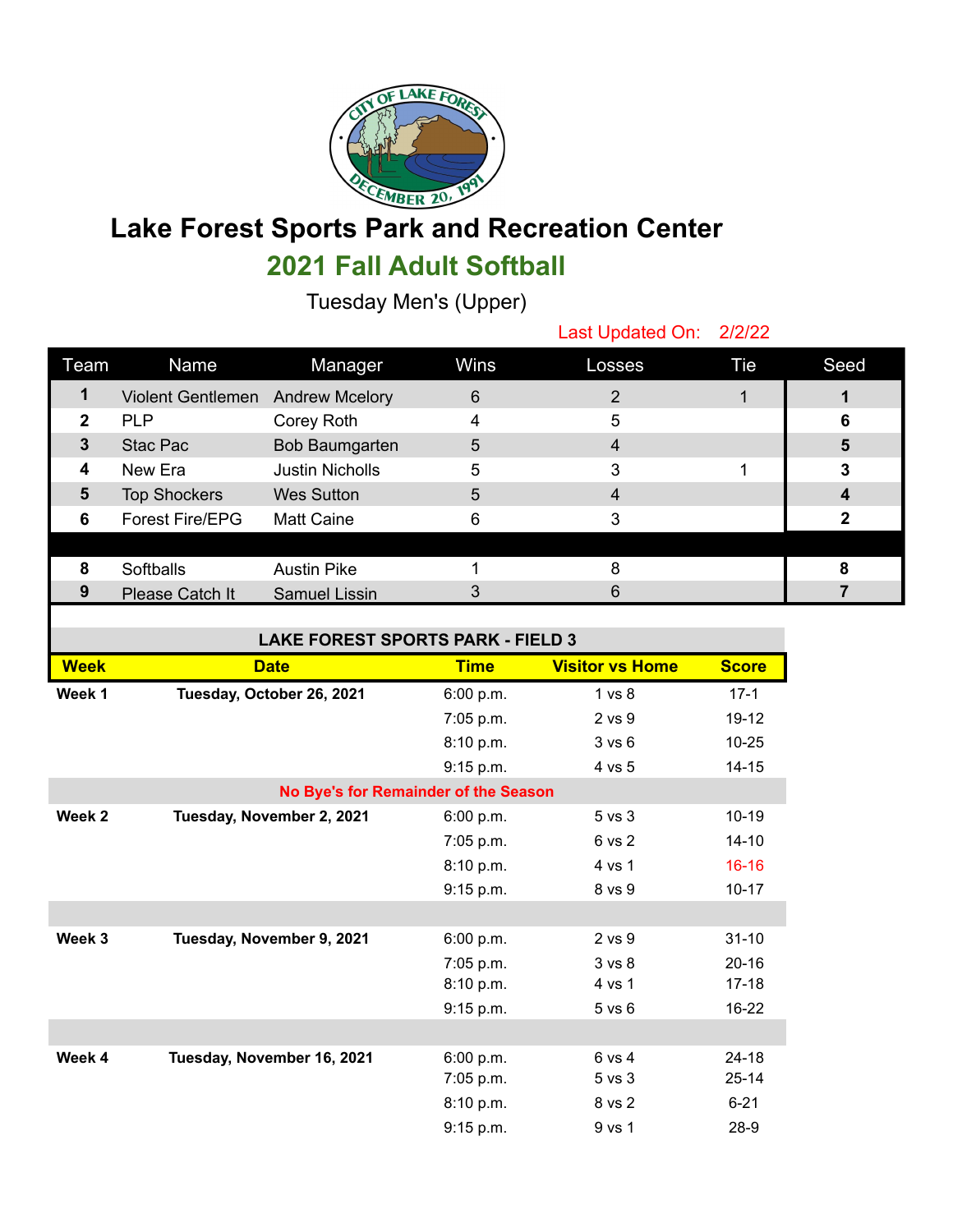| No Games November 23 - Thanksgiving Week |                            |                                     |                                |                                 |  |
|------------------------------------------|----------------------------|-------------------------------------|--------------------------------|---------------------------------|--|
| Week 5                                   | Tuesday, November 30, 2021 | 6:00 p.m.<br>7:05 p.m.<br>8:10 p.m. | 3 vs 1<br>4 vs 9<br>$5$ vs $8$ | $6 - 21$<br>$27-6$<br>$22 - 15$ |  |
|                                          |                            | 9:15 p.m.                           | 6 vs 2                         | $18 - 11$                       |  |
| Week 6                                   | Tuesday, December 7, 2021  | 6:00 p.m.                           | 8 vs 4                         | $3 - 7$                         |  |
|                                          |                            | 7:05 p.m.                           | 6 vs 5                         | $17 - 22$                       |  |
|                                          |                            | 8:10 p.m.                           | $9$ vs $3$                     | $11 - 22$                       |  |
|                                          |                            | 9:15 p.m.                           | 1 vs 2                         | $14 - 7$                        |  |

| <b>GAMES CANCELLED DUE TO WEATHER ON 12/14/21 - MAKE UP GAMES RESCHEDULED FOR 1/18/22</b> |                                                  |             |                          |                  |  |
|-------------------------------------------------------------------------------------------|--------------------------------------------------|-------------|--------------------------|------------------|--|
|                                                                                           | No Games December 21 & 28 - Holiday Winter Break |             |                          |                  |  |
| Week 7                                                                                    | Tuesday, January 4, 2022                         | 6:00 p.m.   | $8$ vs $6$               | <b>CANCELLED</b> |  |
|                                                                                           |                                                  | 7:05 p.m.   | 9 vs 5                   | $6 - 29$         |  |
|                                                                                           |                                                  | 8:10 p.m.   | 1 vs 4                   | $11 - 17$        |  |
|                                                                                           |                                                  | 9:15 p.m.   | $2$ vs $3$               | 18-20            |  |
|                                                                                           |                                                  |             |                          |                  |  |
|                                                                                           |                                                  |             |                          |                  |  |
| Week 8                                                                                    | Tuesday, January 11, 2022                        | 6:00 p.m.   | 1 v s 6                  | $27 - 23$        |  |
|                                                                                           |                                                  | $7:05$ p.m. | $9$ vs $8$               | $11 - 16$        |  |
|                                                                                           |                                                  | 8:10 p.m.   | 2 vs 5                   | $17 - 13$        |  |
|                                                                                           |                                                  | 9:15 p.m.   | 3 v s 4                  | 18-23            |  |
|                                                                                           |                                                  |             |                          |                  |  |
|                                                                                           |                                                  |             |                          |                  |  |
| Week 9                                                                                    | Tuesday, January 18, 2022                        | 6:00 p.m.   | 4 vs 2                   | $17 - 14$        |  |
|                                                                                           |                                                  | 7:05 p.m.   | 5 vs 1                   | $13 - 14$        |  |
|                                                                                           |                                                  | 8:10 p.m.   | 6 vs 9                   | $12 - 20$        |  |
|                                                                                           |                                                  | 9:15 p.m.   | 3 vs 8                   | $31 - 6$         |  |
| ALL TUESDAY NIGHT COVID RELATED MAKE UP GAMES WILL BE PLAYED ON 1/25 ON FIELD 3           |                                                  |             |                          |                  |  |
|                                                                                           | Tuesday, January 25, 2022                        | 6:30 p.m.   | <b>Inverted vs Bros</b>  | $9 - 14$         |  |
|                                                                                           | <b>FIELD 3</b>                                   | 7:40 p.m.   | Runner Blue vs Damage    | 18-23            |  |
|                                                                                           |                                                  | 8:50 p.m.   | Softballs vs Forest Fire | $8 - 24$         |  |
|                                                                                           |                                                  |             |                          |                  |  |

**PLAYOFFS - NEXT PAGE**